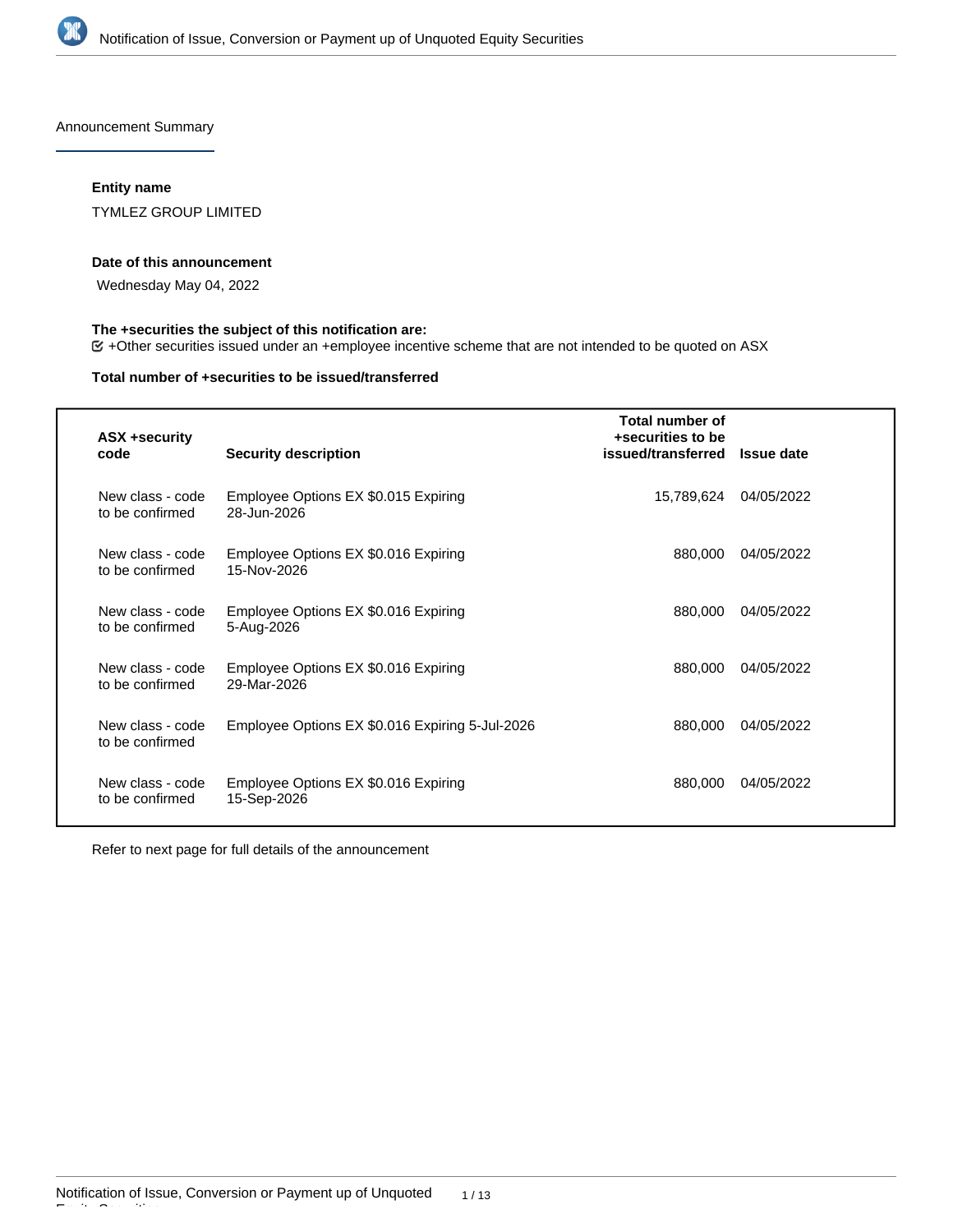

Part 1 - Entity and announcement details

# **1.1 Name of entity**

TYMLEZ GROUP LIMITED

We (the entity named above) give notice of the issue, conversion or payment up of the following unquoted +securities.

# **1.2 Registered number type**

ACN

**Registration number**

622817421

# **1.3 ASX issuer code**

TYM

# **1.4 The announcement is**

New announcement

# **1.5 Date of this announcement**

4/5/2022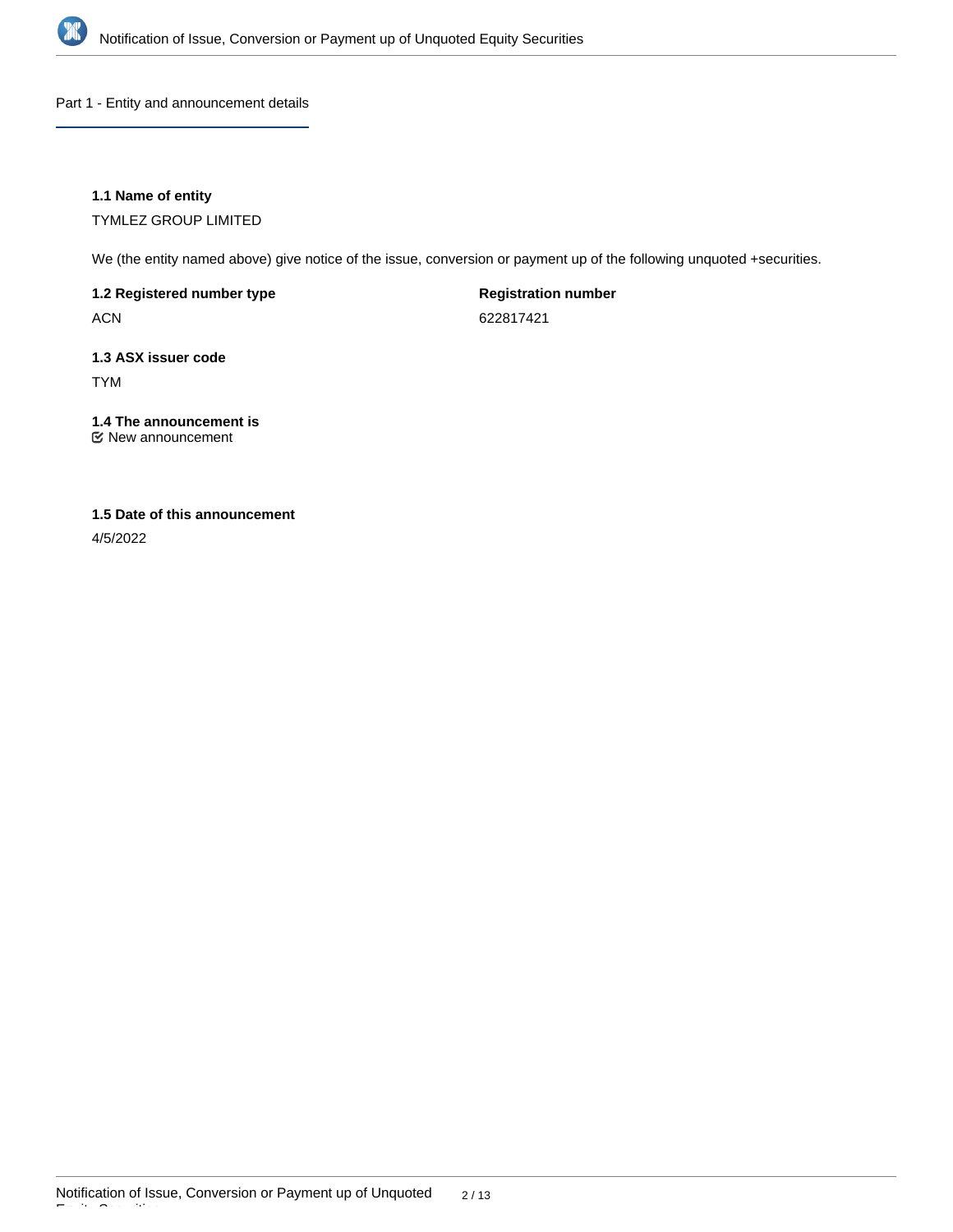

### Part 2 - Issue details

### **2.1 The +securities the subject of this notification are:**

+Other securities issued under an +employee incentive scheme that are not intended to be quoted on ASX

#### **2.2a This notification is given in relation to an issue of +securities in a class which is not quoted on ASX and which:**

does not have an existing ASX security code ("new class")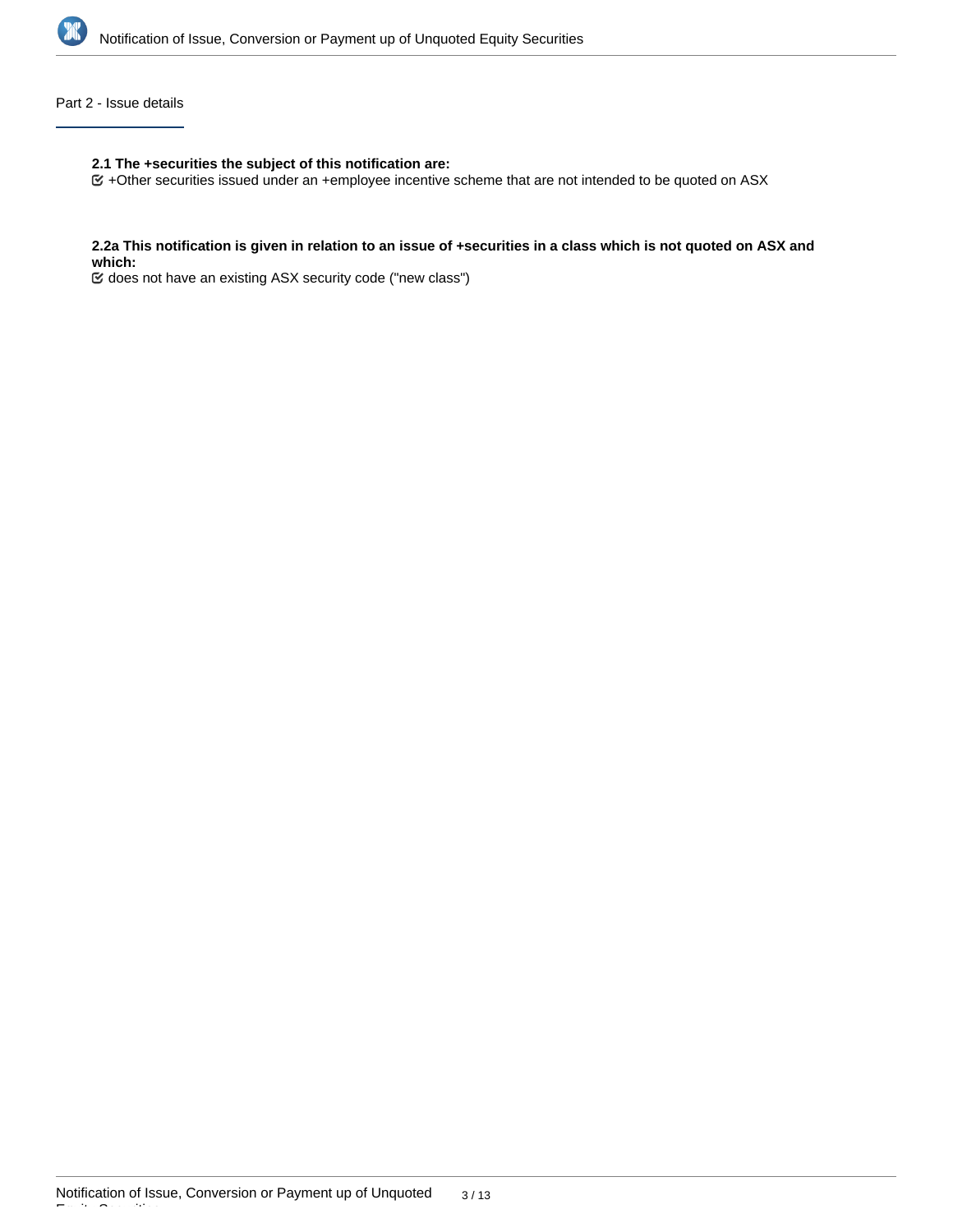

Part 3C - number and type of +securities the subject of this notification (new class) where issue has not previously been notified to ASX

# in an Appendix 3B

| New class - code to be confirmed                                        |                                                                                                                                                                | +Security description<br>Employee Options EX \$0.015 Expiring 28-Jun-2026                                                                           |  |
|-------------------------------------------------------------------------|----------------------------------------------------------------------------------------------------------------------------------------------------------------|-----------------------------------------------------------------------------------------------------------------------------------------------------|--|
|                                                                         |                                                                                                                                                                |                                                                                                                                                     |  |
| +Security type                                                          | <b>ISIN code</b>                                                                                                                                               |                                                                                                                                                     |  |
| Options                                                                 |                                                                                                                                                                |                                                                                                                                                     |  |
|                                                                         | Date the +securities the subject of this notification were issued                                                                                              |                                                                                                                                                     |  |
| 4/5/2022                                                                |                                                                                                                                                                |                                                                                                                                                     |  |
| $\mathfrak{C}$ Yes                                                      | Will all the +securities issued in this class rank equally in all respects from their issue date?                                                              |                                                                                                                                                     |  |
| $\mathfrak{C}$ Yes                                                      | Were any of the +securities issued to +key management personnel (KMP) or an +associate?<br>Provide details of the KMP or +associates being issued +securities. |                                                                                                                                                     |  |
| Name of KMP                                                             | Name of registered holder                                                                                                                                      | <b>Number of +securities</b>                                                                                                                        |  |
|                                                                         |                                                                                                                                                                |                                                                                                                                                     |  |
| Dan Voyce                                                               | Dan Voyce                                                                                                                                                      | 15,789,624                                                                                                                                          |  |
| listing rule 6.1?<br>$\mathfrak{C}$ No<br>issued.                       |                                                                                                                                                                | Have you received confirmation from ASX that the terms of the +securities are appropriate and equitable under                                       |  |
|                                                                         |                                                                                                                                                                |                                                                                                                                                     |  |
|                                                                         |                                                                                                                                                                |                                                                                                                                                     |  |
| <b>Options Details</b><br>+Security currency<br>AUD - Australian Dollar | <b>Exercise price</b><br>AUD 0.01500000                                                                                                                        | Please provide a URL link for a document lodged with ASX setting out the material terms of the +securities being<br><b>Expiry date</b><br>28/6/2026 |  |
| company option                                                          |                                                                                                                                                                | Details of the existing class of +security that will be issued upon exercise or conversion of this new class of                                     |  |
|                                                                         |                                                                                                                                                                |                                                                                                                                                     |  |
| Other<br><b>Description</b>                                             |                                                                                                                                                                |                                                                                                                                                     |  |

**Please provide a URL link for a document lodged with ASX detailing the terms of the +employee incentive scheme**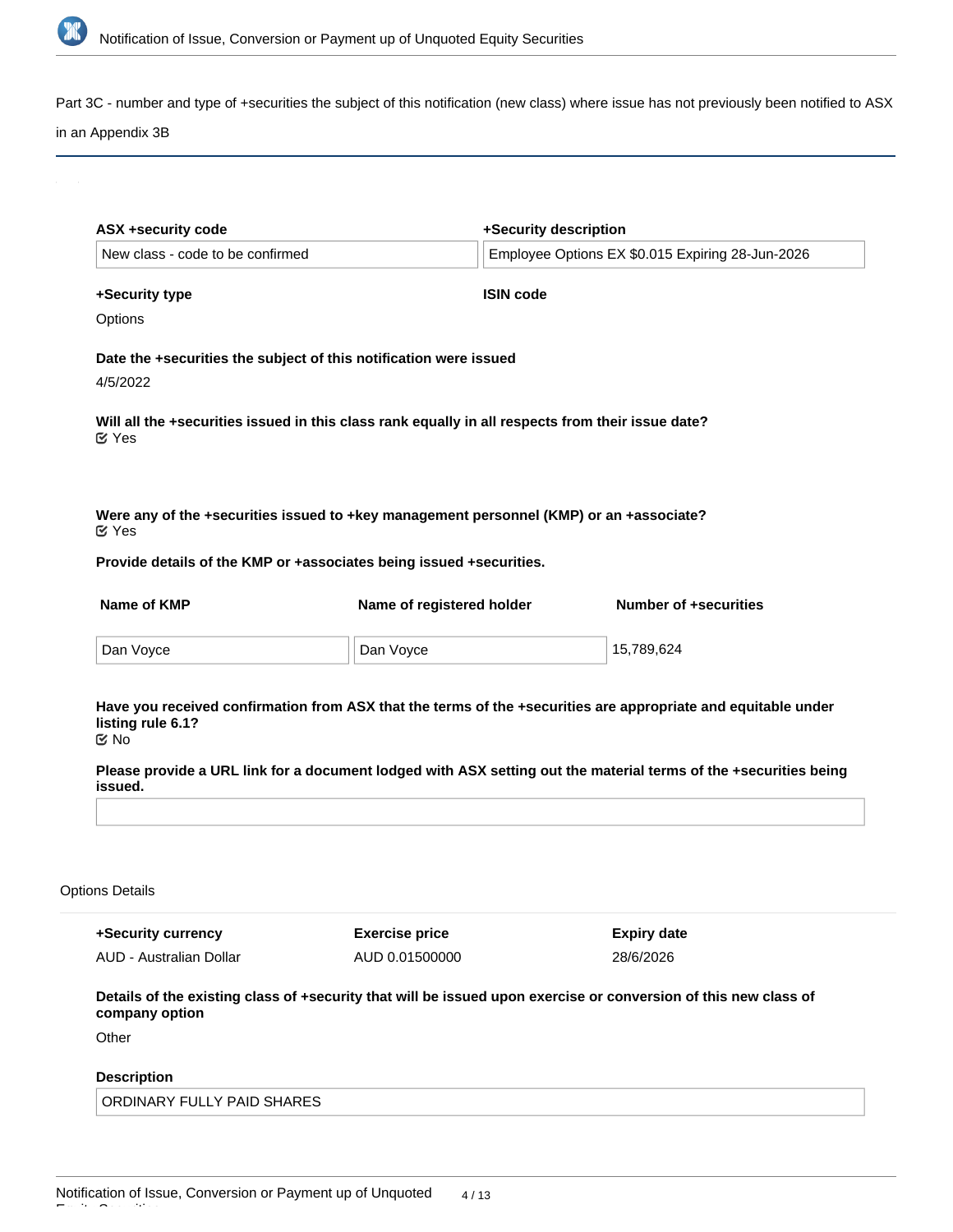

**Please provide a URL link for a document lodged with ASX detailing the terms of the +employee incentive scheme or a summary of the terms**

[https://cdn-api.markitdigital.com/apiman-gateway/ASX/asx-research/1.0/file/2995-02059110-3A507680?access\\_token=83](https://cdn-api.markitdigital.com/apiman-gateway/ASX/asx-research/1.0/file/2995-02059110-3A507680?access_token=83ff96335c2d45a094df02a206a39ff4) [ff96335c2d45a094df02a206a39ff4](https://cdn-api.markitdigital.com/apiman-gateway/ASX/asx-research/1.0/file/2995-02059110-3A507680?access_token=83ff96335c2d45a094df02a206a39ff4)

### **Any other information the entity wishes to provide about the +securities the subject of this notification**

Issue details

**Number of +securities**

15,789,624

| <b>ASX +security code</b>              |                                                                                                   | +Security description                                                                                            |
|----------------------------------------|---------------------------------------------------------------------------------------------------|------------------------------------------------------------------------------------------------------------------|
| New class - code to be confirmed       |                                                                                                   | Employee Options EX \$0.016 Expiring 15-Nov-2026                                                                 |
| +Security type                         | <b>ISIN code</b>                                                                                  |                                                                                                                  |
| Options                                |                                                                                                   |                                                                                                                  |
|                                        | Date the +securities the subject of this notification were issued                                 |                                                                                                                  |
| 4/5/2022                               |                                                                                                   |                                                                                                                  |
| $\mathfrak{C}$ Yes                     | Will all the +securities issued in this class rank equally in all respects from their issue date? |                                                                                                                  |
| $\mathfrak{C}$ No                      | Were any of the +securities issued to +key management personnel (KMP) or an +associate?           |                                                                                                                  |
| listing rule 6.1?<br>$\mathfrak{C}$ No |                                                                                                   | Have you received confirmation from ASX that the terms of the +securities are appropriate and equitable under    |
| issued.                                |                                                                                                   | Please provide a URL link for a document lodged with ASX setting out the material terms of the +securities being |
|                                        |                                                                                                   |                                                                                                                  |
|                                        |                                                                                                   |                                                                                                                  |
| <b>Options Details</b>                 |                                                                                                   |                                                                                                                  |
| +Security currency                     | <b>Exercise price</b>                                                                             | <b>Expiry date</b>                                                                                               |

15/11/2026

AUD 0.01600000

Equity Securities

AUD - Australian Dollar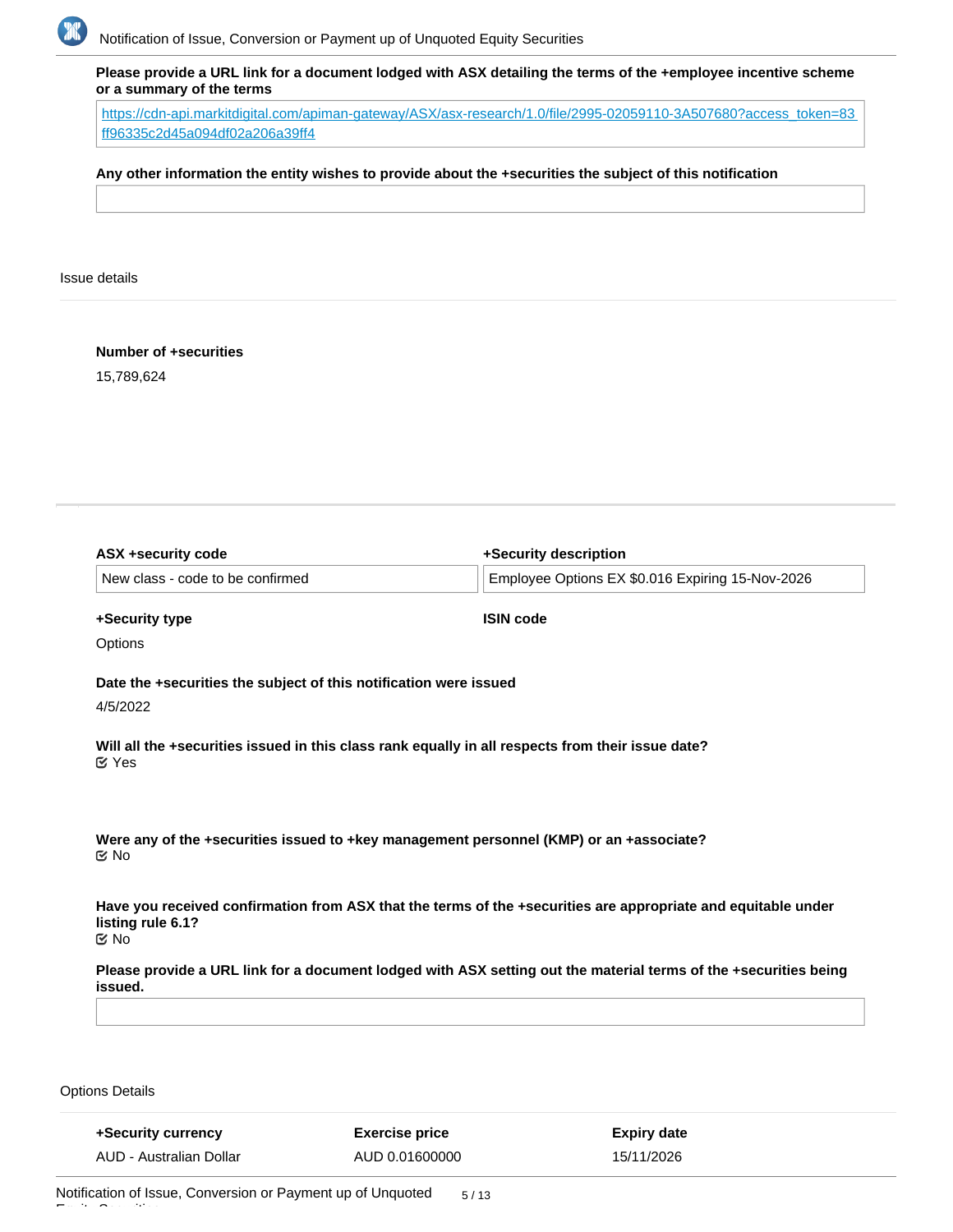

**Details of the existing class of +security that will be issued upon exercise or conversion of this new class of company option**

Other

### **Description**

ORDINARY FULLY PAID SHARES

**Please provide a URL link for a document lodged with ASX detailing the terms of the +employee incentive scheme or a summary of the terms**

[https://cdn-api.markitdigital.com/apiman-gateway/ASX/asx-research/1.0/file/2995-02059110-3A507680?access\\_token=83](https://cdn-api.markitdigital.com/apiman-gateway/ASX/asx-research/1.0/file/2995-02059110-3A507680?access_token=83ff96335c2d45a094df02a206a39ff4) [ff96335c2d45a094df02a206a39ff4](https://cdn-api.markitdigital.com/apiman-gateway/ASX/asx-research/1.0/file/2995-02059110-3A507680?access_token=83ff96335c2d45a094df02a206a39ff4)

# **Any other information the entity wishes to provide about the +securities the subject of this notification**

Issue details

**Number of +securities** 880,000

| ASX +security code                                                | +Security description                                                                                         |
|-------------------------------------------------------------------|---------------------------------------------------------------------------------------------------------------|
| New class - code to be confirmed                                  | Employee Options EX \$0.016 Expiring 5-Aug-2026                                                               |
| +Security type                                                    | <b>ISIN code</b>                                                                                              |
| Options                                                           |                                                                                                               |
| Date the +securities the subject of this notification were issued |                                                                                                               |
| 4/5/2022                                                          |                                                                                                               |
| $\alpha$ Yes                                                      | Will all the +securities issued in this class rank equally in all respects from their issue date?             |
| $\propto$ No                                                      | Were any of the +securities issued to +key management personnel (KMP) or an +associate?                       |
| listing rule 6.1?<br>় No                                         | Have you received confirmation from ASX that the terms of the +securities are appropriate and equitable under |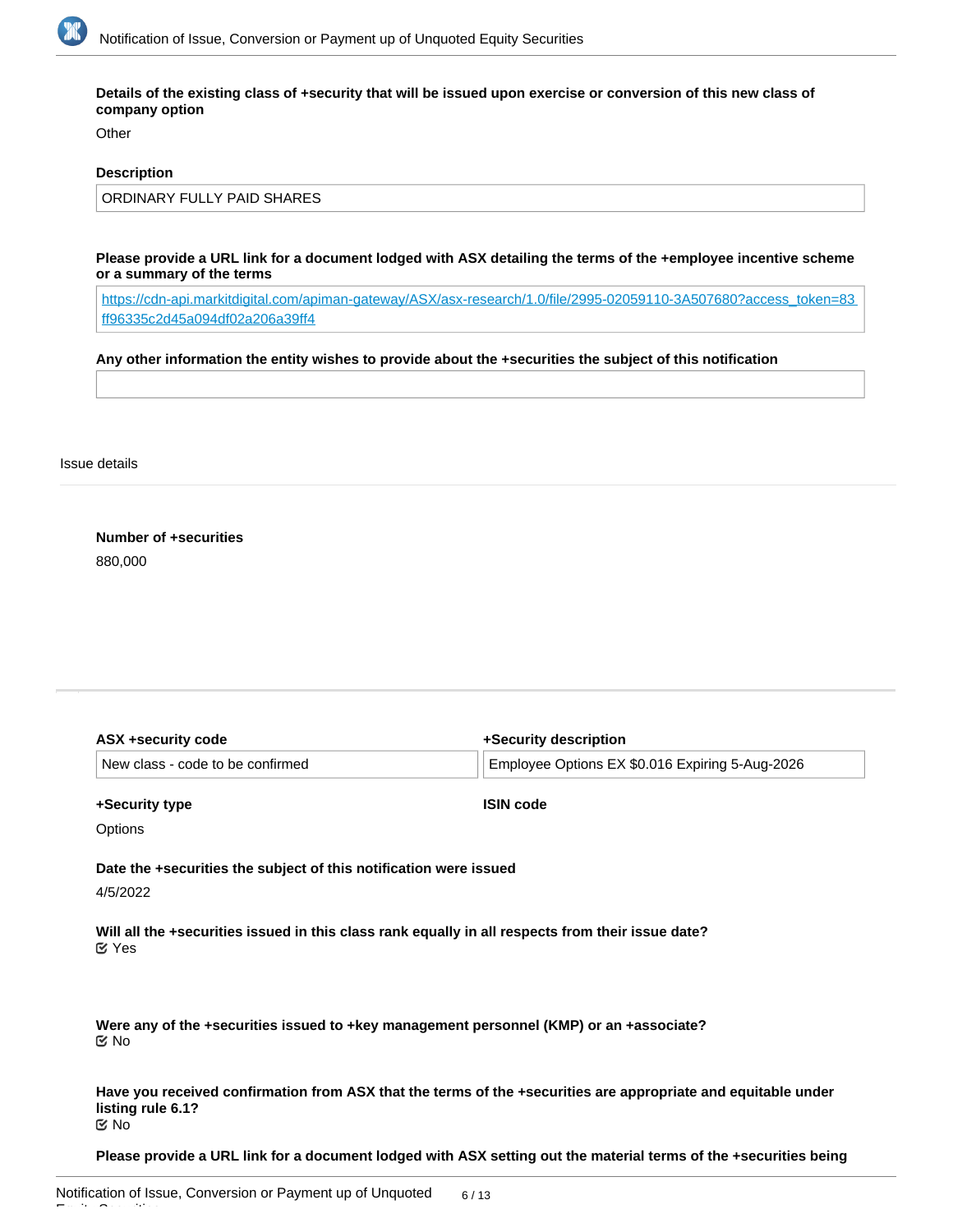

**issued.**

#### Options Details

| +Security currency      | <b>Exercise price</b> | Expiry date |
|-------------------------|-----------------------|-------------|
| AUD - Australian Dollar | AUD 0.01600000        | 5/8/2026    |

**Details of the existing class of +security that will be issued upon exercise or conversion of this new class of company option**

**Other** 

# **Description**

ORDINARY FULLY PAID SHARES

**Please provide a URL link for a document lodged with ASX detailing the terms of the +employee incentive scheme or a summary of the terms**

[https://cdn-api.markitdigital.com/apiman-gateway/ASX/asx-research/1.0/file/2995-02059110-3A507680?access\\_token=83](https://cdn-api.markitdigital.com/apiman-gateway/ASX/asx-research/1.0/file/2995-02059110-3A507680?access_token=83ff96335c2d45a094df02a206a39ff4) [ff96335c2d45a094df02a206a39ff4](https://cdn-api.markitdigital.com/apiman-gateway/ASX/asx-research/1.0/file/2995-02059110-3A507680?access_token=83ff96335c2d45a094df02a206a39ff4)

#### **Any other information the entity wishes to provide about the +securities the subject of this notification**

Issue details

**Number of +securities** 880,000

| ASX +security code                                                | +Security description                            |
|-------------------------------------------------------------------|--------------------------------------------------|
| New class - code to be confirmed                                  | Employee Options EX \$0.016 Expiring 29-Mar-2026 |
| +Security type                                                    | <b>ISIN code</b>                                 |
| <b>Options</b>                                                    |                                                  |
|                                                                   |                                                  |
| Date the +securities the subject of this notification were issued |                                                  |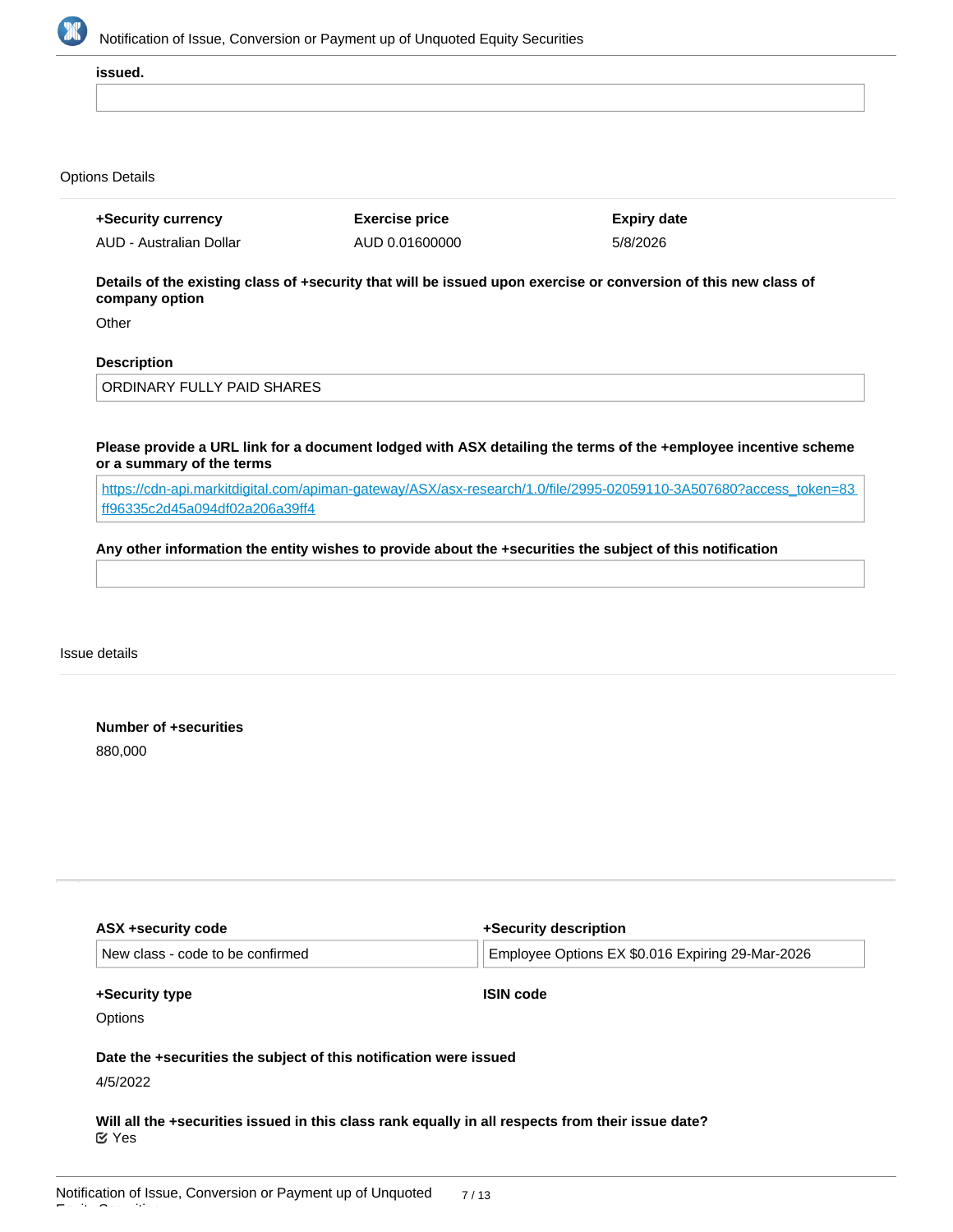

**Were any of the +securities issued to +key management personnel (KMP) or an +associate?** No

**Have you received confirmation from ASX that the terms of the +securities are appropriate and equitable under listing rule 6.1?** No

**Please provide a URL link for a document lodged with ASX setting out the material terms of the +securities being issued.**

#### Options Details

**+Security currency** AUD - Australian Dollar **Exercise price** AUD 0.01600000 **Expiry date** 29/3/2026

**Details of the existing class of +security that will be issued upon exercise or conversion of this new class of company option**

**Other** 

### **Description**

ORDINARY FULLY PAID SHARES

**Please provide a URL link for a document lodged with ASX detailing the terms of the +employee incentive scheme or a summary of the terms**

[https://cdn-api.markitdigital.com/apiman-gateway/ASX/asx-research/1.0/file/2995-02059110-3A507680?access\\_token=83](https://cdn-api.markitdigital.com/apiman-gateway/ASX/asx-research/1.0/file/2995-02059110-3A507680?access_token=83ff96335c2d45a094df02a206a39ff4) [ff96335c2d45a094df02a206a39ff4](https://cdn-api.markitdigital.com/apiman-gateway/ASX/asx-research/1.0/file/2995-02059110-3A507680?access_token=83ff96335c2d45a094df02a206a39ff4)

#### **Any other information the entity wishes to provide about the +securities the subject of this notification**

Issue details

**Number of +securities** 880,000

| ASX +security code               | +Security description                            |
|----------------------------------|--------------------------------------------------|
| New class - code to be confirmed | LEmployee Options EX \$0.016 Expiring 5-Jul-2026 |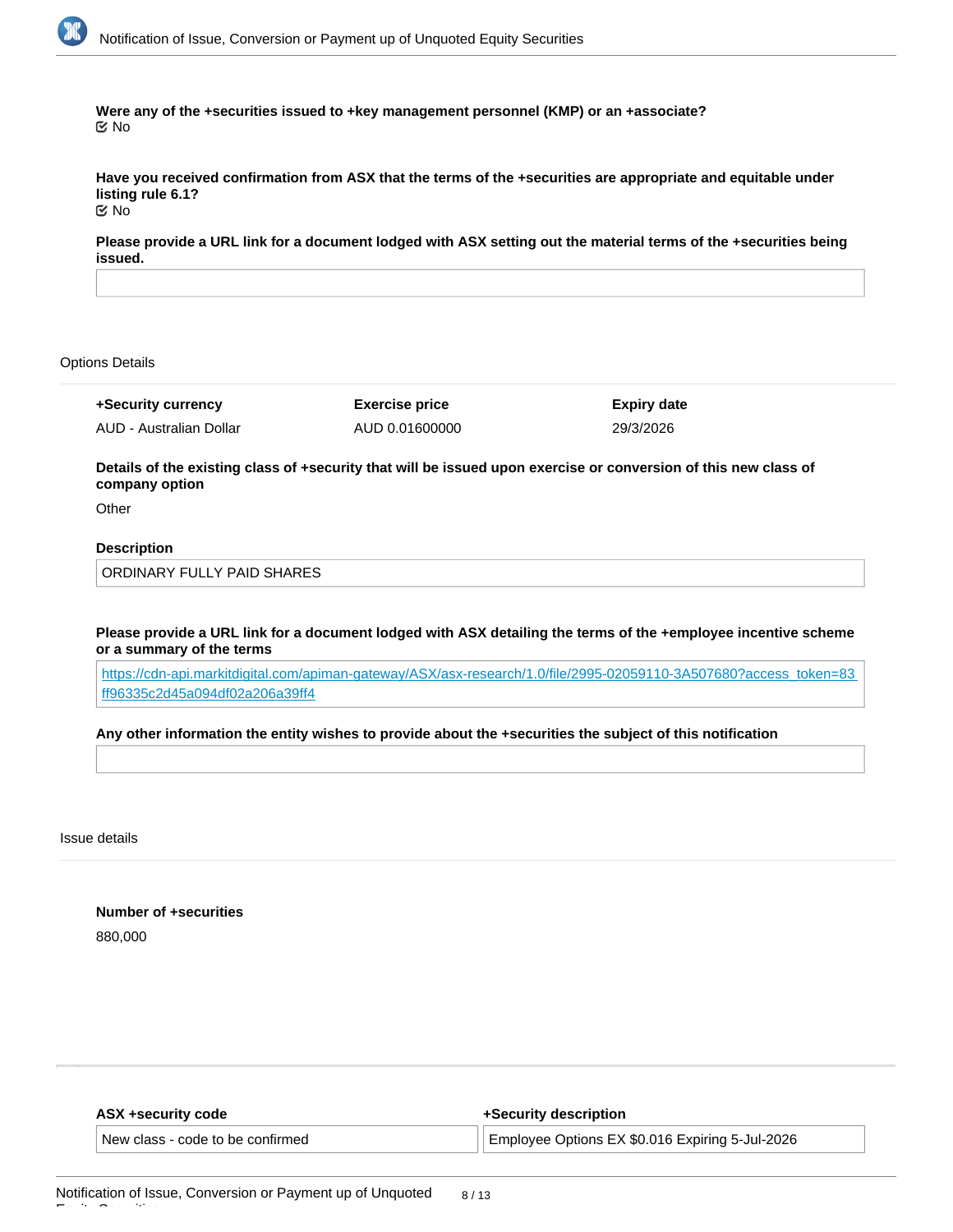

### **+Security type**

**Options** 

**Date the +securities the subject of this notification were issued**

4/5/2022

**Will all the +securities issued in this class rank equally in all respects from their issue date?** Yes

**Were any of the +securities issued to +key management personnel (KMP) or an +associate?** No

**Have you received confirmation from ASX that the terms of the +securities are appropriate and equitable under listing rule 6.1?** No

**ISIN code**

**Please provide a URL link for a document lodged with ASX setting out the material terms of the +securities being issued.**

#### Options Details

| +Security currency      | <b>Exercise price</b> | Expiry date |
|-------------------------|-----------------------|-------------|
| AUD - Australian Dollar | AUD 0.01600000        | 5/7/2026    |

**Details of the existing class of +security that will be issued upon exercise or conversion of this new class of company option**

**Other** 

Equity Securities

#### **Description**

ORDINARY FULLY PAID SHARES

**Please provide a URL link for a document lodged with ASX detailing the terms of the +employee incentive scheme or a summary of the terms**

[https://cdn-api.markitdigital.com/apiman-gateway/ASX/asx-research/1.0/file/2995-02059110-3A507680?access\\_token=83](https://cdn-api.markitdigital.com/apiman-gateway/ASX/asx-research/1.0/file/2995-02059110-3A507680?access_token=83ff96335c2d45a094df02a206a39ff4) [ff96335c2d45a094df02a206a39ff4](https://cdn-api.markitdigital.com/apiman-gateway/ASX/asx-research/1.0/file/2995-02059110-3A507680?access_token=83ff96335c2d45a094df02a206a39ff4)

#### **Any other information the entity wishes to provide about the +securities the subject of this notification**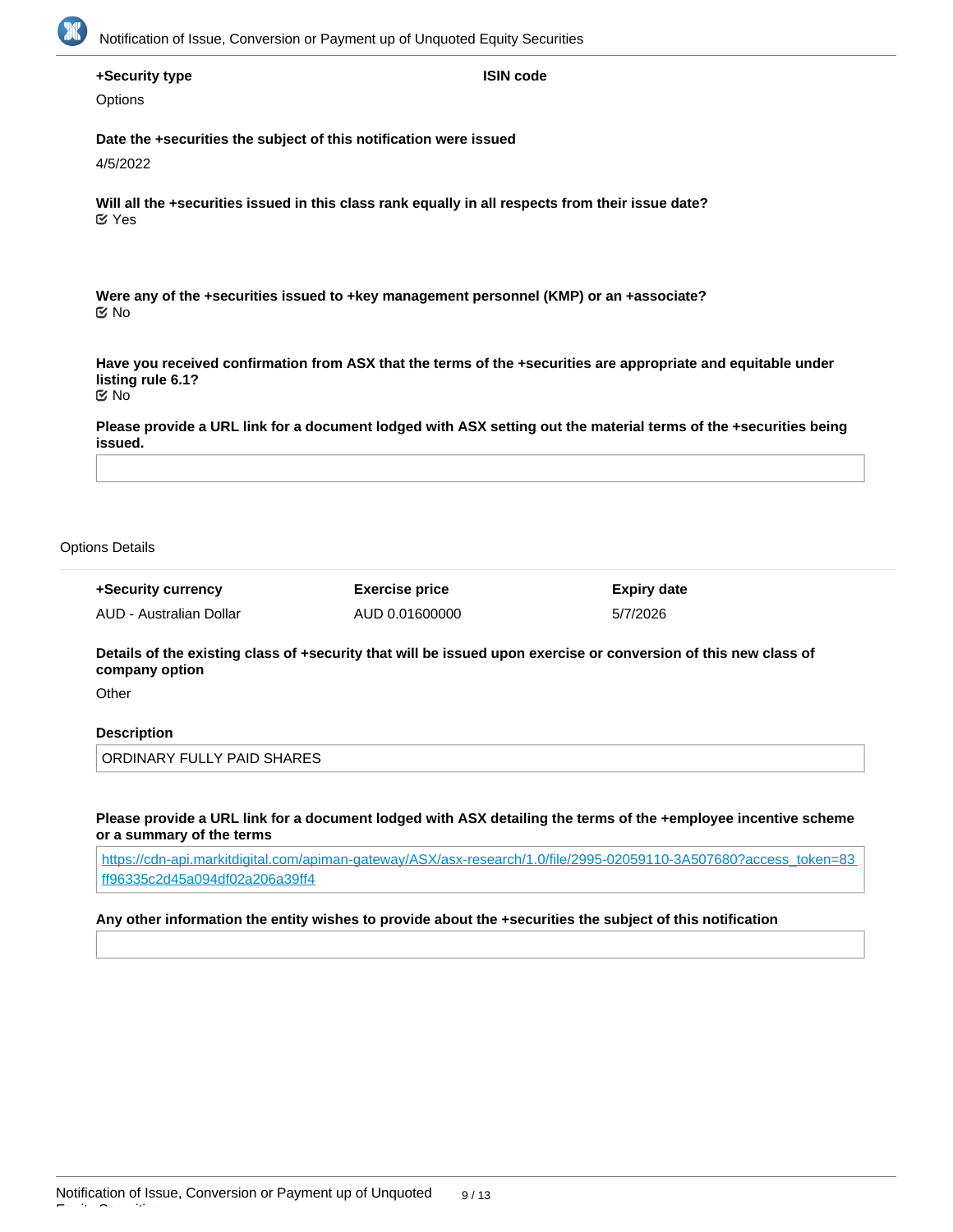

Issue details

# **Number of +securities**

880,000

|                                                                          |                                                                                                   | +Security description                                                                                                                  |  |
|--------------------------------------------------------------------------|---------------------------------------------------------------------------------------------------|----------------------------------------------------------------------------------------------------------------------------------------|--|
| New class - code to be confirmed                                         |                                                                                                   | Employee Options EX \$0.016 Expiring 15-Sep-2026                                                                                       |  |
| +Security type                                                           |                                                                                                   | <b>ISIN code</b>                                                                                                                       |  |
| Options                                                                  |                                                                                                   |                                                                                                                                        |  |
|                                                                          | Date the +securities the subject of this notification were issued                                 |                                                                                                                                        |  |
| 4/5/2022                                                                 |                                                                                                   |                                                                                                                                        |  |
| <b>⊘</b> Yes                                                             | Will all the +securities issued in this class rank equally in all respects from their issue date? |                                                                                                                                        |  |
| ় No                                                                     | Were any of the +securities issued to +key management personnel (KMP) or an +associate?           |                                                                                                                                        |  |
|                                                                          |                                                                                                   | Have you received confirmation from ASX that the terms of the +securities are appropriate and equitable under                          |  |
|                                                                          |                                                                                                   |                                                                                                                                        |  |
|                                                                          |                                                                                                   |                                                                                                                                        |  |
| listing rule 6.1?<br>$\mathfrak{C}$ No<br>issued.                        |                                                                                                   |                                                                                                                                        |  |
|                                                                          |                                                                                                   |                                                                                                                                        |  |
|                                                                          |                                                                                                   |                                                                                                                                        |  |
| <b>Options Details</b><br>+Security currency                             | <b>Exercise price</b>                                                                             | Please provide a URL link for a document lodged with ASX setting out the material terms of the +securities being<br><b>Expiry date</b> |  |
|                                                                          | AUD 0.01600000                                                                                    | 15/9/2026                                                                                                                              |  |
|                                                                          |                                                                                                   | Details of the existing class of +security that will be issued upon exercise or conversion of this new class of                        |  |
|                                                                          |                                                                                                   |                                                                                                                                        |  |
| AUD - Australian Dollar<br>company option<br>Other<br><b>Description</b> |                                                                                                   |                                                                                                                                        |  |

**Please provide a URL link for a document lodged with ASX detailing the terms of the +employee incentive scheme**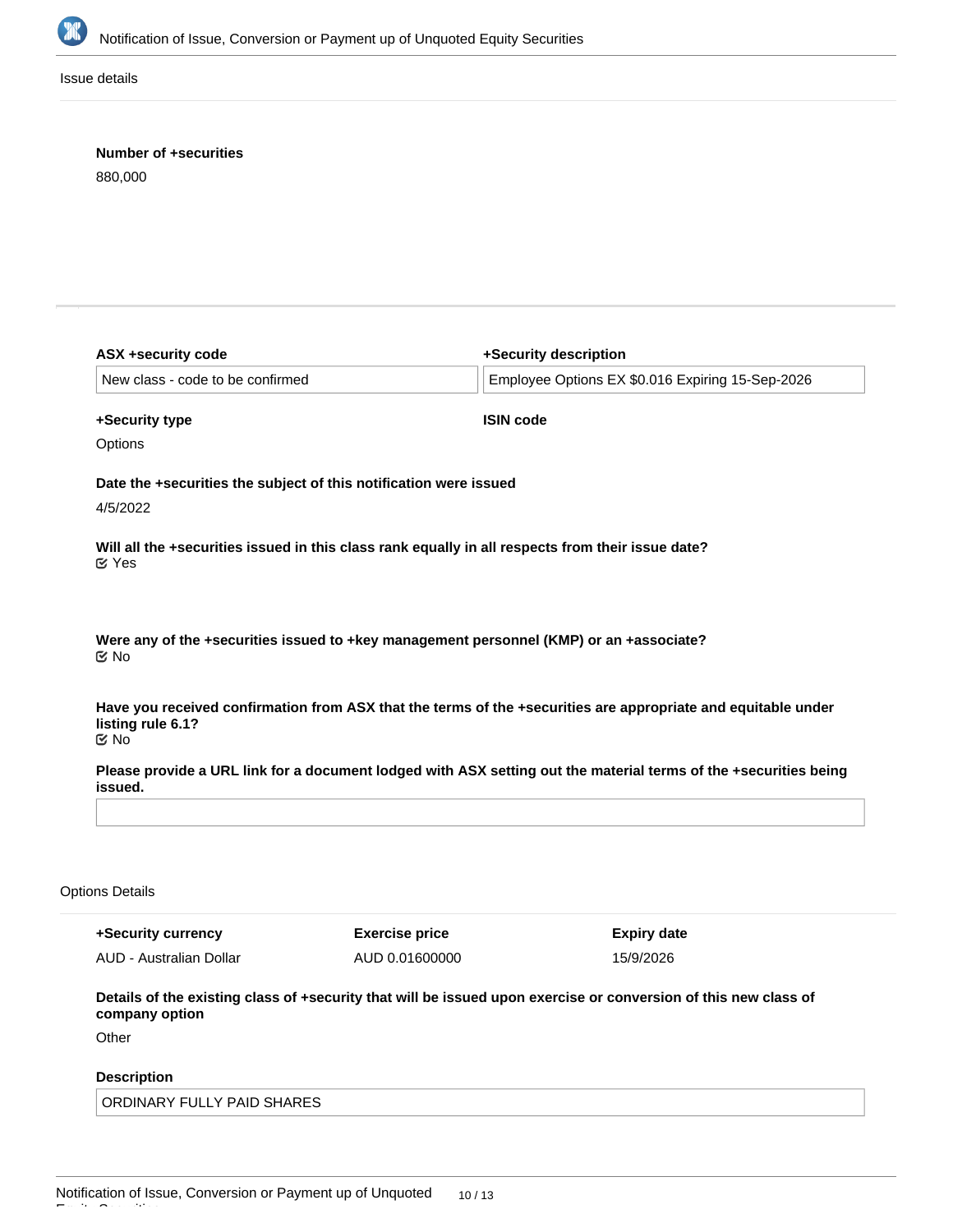

**Please provide a URL link for a document lodged with ASX detailing the terms of the +employee incentive scheme or a summary of the terms**

[https://cdn-api.markitdigital.com/apiman-gateway/ASX/asx-research/1.0/file/2995-02059110-3A507680?access\\_token=83](https://cdn-api.markitdigital.com/apiman-gateway/ASX/asx-research/1.0/file/2995-02059110-3A507680?access_token=83ff96335c2d45a094df02a206a39ff4) [ff96335c2d45a094df02a206a39ff4](https://cdn-api.markitdigital.com/apiman-gateway/ASX/asx-research/1.0/file/2995-02059110-3A507680?access_token=83ff96335c2d45a094df02a206a39ff4)

### **Any other information the entity wishes to provide about the +securities the subject of this notification**

Issue details

**Number of +securities** 880,000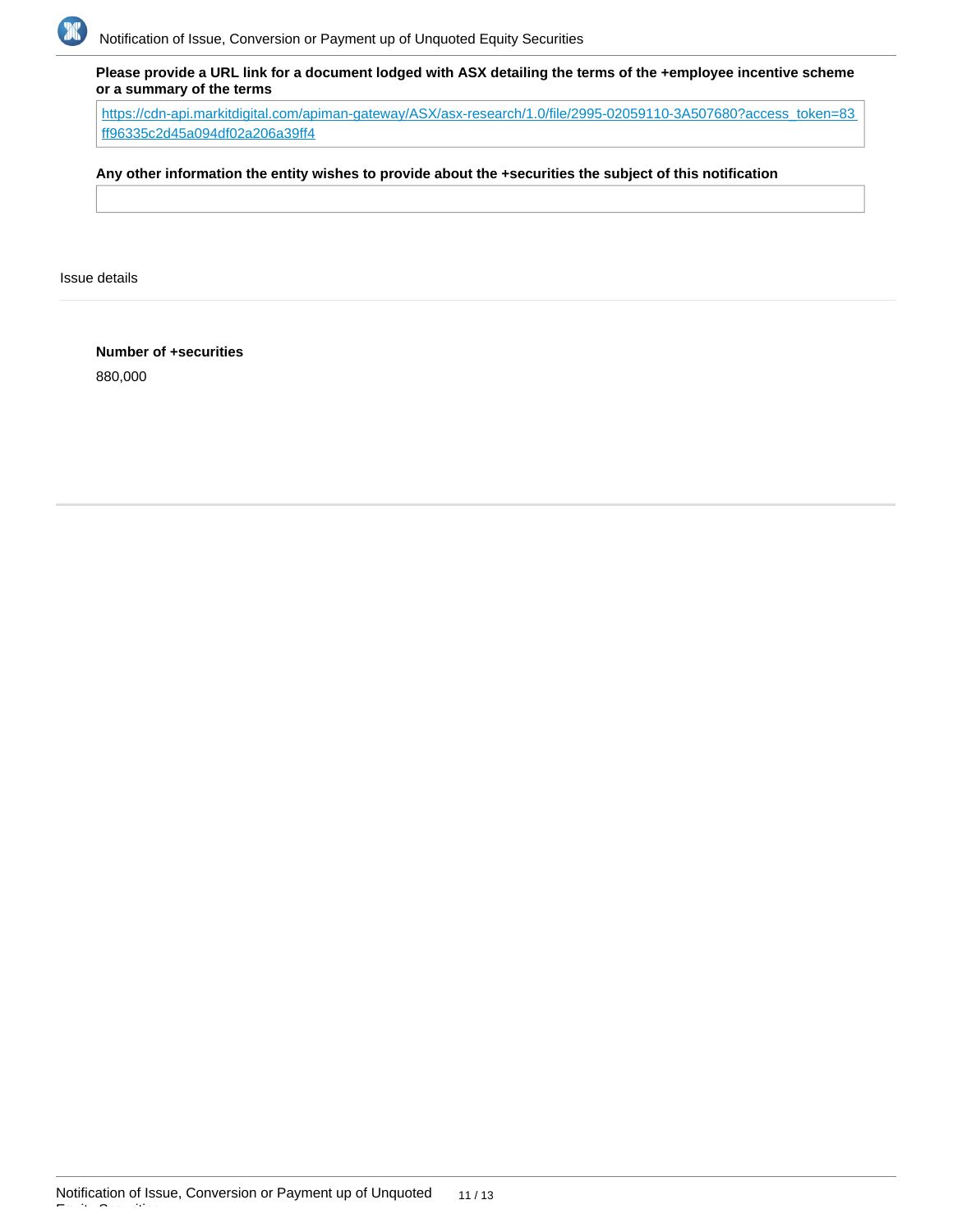

Part 4 - +Securities on issue

**Following the issue, conversion or payment up of the +securities the subject of this application, the +securities of the entity will comprise:**

**(A discrepancy in these figures compared to your own may be due to a matter of timing if there is more than one application for quotation/issuance currently with ASX for processing.)**

**4.1 Quoted +Securities (Total number of each +class of +securities quoted)**

| ASX +security code and description | <b>Total number of</b><br>+securities on issue |
|------------------------------------|------------------------------------------------|
| TYMO: OPTION EXPIRING 31-DEC-2023  | 34,397,030                                     |
| TYM : ORDINARY FULLY PAID          | 986,851,523                                    |

**4.2 Unquoted +Securities (Total number of each +class of +securities issued but not quoted on ASX)**

| ASX +security code and description                                                  | <b>Total number of</b><br>+securities on issue |
|-------------------------------------------------------------------------------------|------------------------------------------------|
| TYMAF : OPTION EXPIRING 25-AUG-2023 EX \$0.055                                      | 1,770,000                                      |
| TYMAD: OPTION EXPIRING 10-DEC-2022 EX \$0.35                                        | 2,000,000                                      |
| TYMAG: OPTION EXPIRING 30-NOV-2024 EX \$0.035                                       | 51,805,530                                     |
| New class - code to be confirmed : Employee Options EX \$0.015 Expiring 28-Jun-2026 | 15,789,624                                     |
| New class - code to be confirmed : Employee Options EX \$0.016 Expiring 15-Nov-2026 | 880,000                                        |
| New class - code to be confirmed: Employee Options EX \$0.016 Expiring 5-Aug-2026   | 880,000                                        |
| New class - code to be confirmed : Employee Options EX \$0.016 Expiring 29-Mar-2026 | 880,000                                        |
| New class - code to be confirmed : Employee Options EX \$0.016 Expiring 5-Jul-2026  | 880,000                                        |
| New class - code to be confirmed : Employee Options EX \$0.016 Expiring 15-Sep-2026 | 880,000                                        |